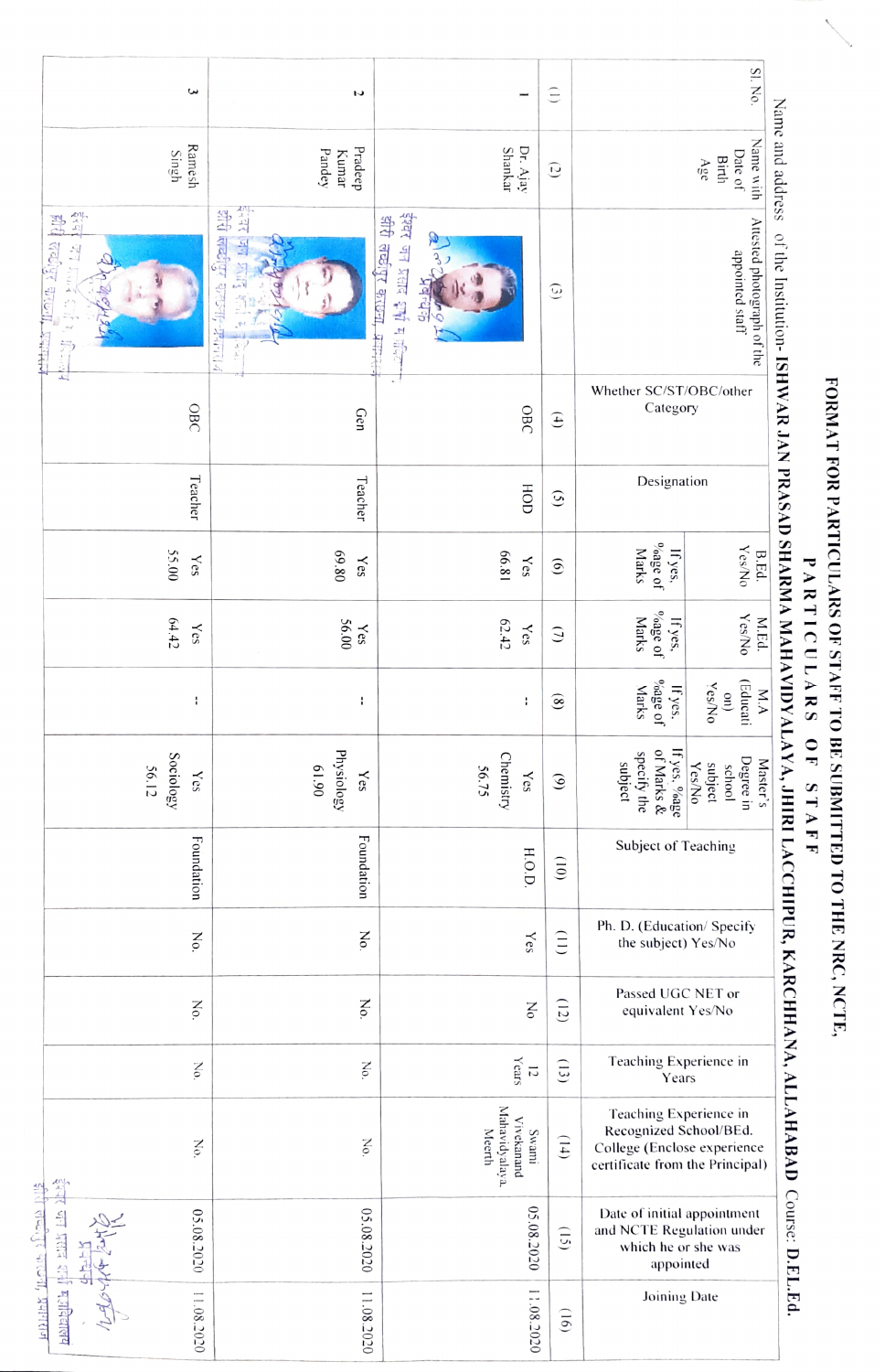| $\infty$                                                                          | L                                                 | $\bullet$                           | S                                                                 | $\pmb{\downarrow}$                                           |
|-----------------------------------------------------------------------------------|---------------------------------------------------|-------------------------------------|-------------------------------------------------------------------|--------------------------------------------------------------|
| Kumar<br>$\rm{A}jay$                                                              | Archana<br>Pandey                                 | <b>Virendra</b><br>Kumar<br>Gupta   | Gop Karan<br>Singh                                                | Manoj<br>Kumar                                               |
| 豊<br><u>isa</u><br>त्तव्यीपुर करवना, प्रनारण<br>जन प्रसाद शर्म मजीविज्ञाल<br>45   | <b>Add</b><br>豐<br><b>Alla</b><br>475.7<br>140.50 | 等<br>इश्वर<br>FINE<br><u>r</u>      | 公山谷<br>झीरी लच्छीपुर -करछना, प्रयागराज्<br>जन प्रसाद शनी मज़दियाल | star<br>516 百字<br>T COUGH, R<br>Abb<br>$t+1$<br><b>REMAR</b> |
| OBC                                                                               | Gen                                               | OBC                                 | OBC                                                               | OBC                                                          |
| Teacher                                                                           | Teacher                                           | Teacher                             | Teacher                                                           | <b>Teacher</b>                                               |
| $78.00$<br>Yes                                                                    | 69.87<br>Yes                                      | 74.18<br>$\chi_{\rm{es}}$           | 63.36<br>Yes                                                      | 70.91<br>$\chi_{\rm cS}$                                     |
| 63.57<br>$\chi_{\rm{es}}$                                                         | 64.57<br>$\chi_{\rm{eS}}$                         | 65.42<br>Yes                        | 64.14<br>Yes                                                      | 57.67<br>$\chi_{\rm cS}$                                     |
| ł                                                                                 | t                                                 | $\mathbf i$                         | ł,                                                                | $\mathbf i$                                                  |
| English<br>60.20<br>$\chi_{\rm{es}}$                                              | Hindi<br>74.83<br>$\chi_{\rm eS}$                 | Science<br>57.33<br>$\chi_{\rm eS}$ | $80.37$<br>Math<br>$\gamma_{\rm eS}$                              | Science<br>Political<br>55.18<br>$\chi_{\rm{es}}$            |
| English                                                                           | Hindi                                             | Science                             | Math                                                              | Social<br>Science                                            |
| No.                                                                               | No.                                               | No.                                 | No.                                                               | No.                                                          |
| No.                                                                               | No.                                               | No.                                 | No.                                                               | No.                                                          |
| $_{\rm No}$                                                                       | No.                                               | No.                                 | No.                                                               | No.                                                          |
| 学<br>No.<br>$\begin{aligned} \frac{\partial}{\partial t} \, . \end{aligned}$<br>ŝ | No.                                               | $_{\rm No}$                         | No.                                                               | No.                                                          |
| Solid & John<br>$\frac{1}{2}$<br>05.08.2020 11.08.2020<br>語<br>する                 | 05.08.2020                                        | 05.08.2020                          | 05.08.2020                                                        | 05.08.2020                                                   |
|                                                                                   | 11.08.2020                                        | 11.08.2020                          | 11.08.2020                                                        | 11.08.2020                                                   |